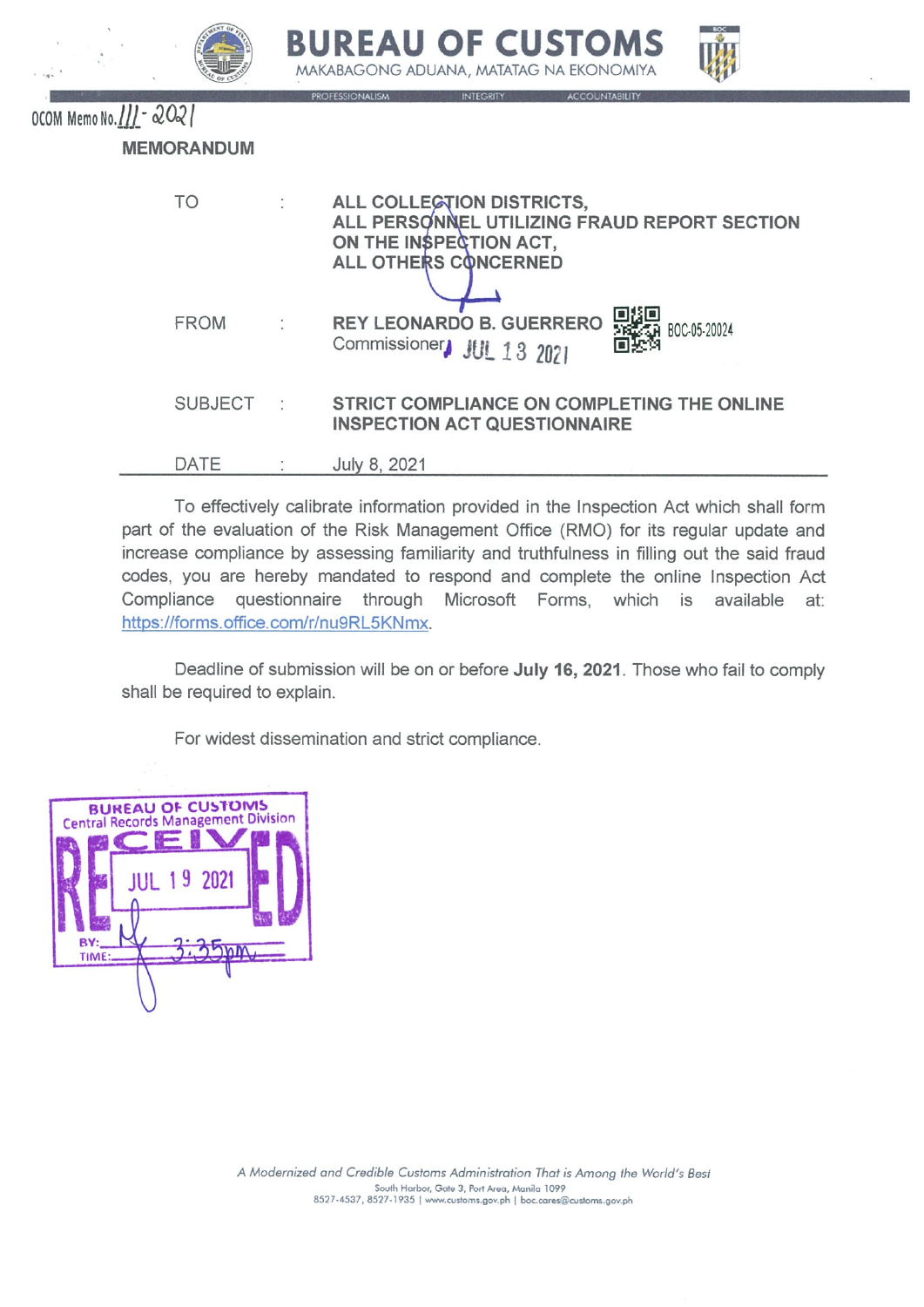$\sim$  000M Memo No. 11.  $2021$  p.  $\sim$ 

## **Inspection Act Compliance**

NOTE: All uploaded response will be checked and validated based on historical compliance, please answer as truthfully as possible.

\* Required

,

A ,

. \* ..

.\*

\* This form will record your name, please fill your name.

**I** ~~~~~~~ <u>!</u> .<br>بالمستمر ال

I. Are you aware of the requirement of filling-out the Fraud Report Section on the Inspection Act after evaluation/ assessment of goods declaration? \*

 $\bigcirc$  Yes

 $\bigcirc$  No

2. Did you have Fraud-Analysis Training? If yes, kindly indicate the **title and date** of last completed training. If none, write "N/A". \*

3. Do you report seizures in the Inspection Act? \*

 $\bigcirc$  Yes

 $\bigcirc$  No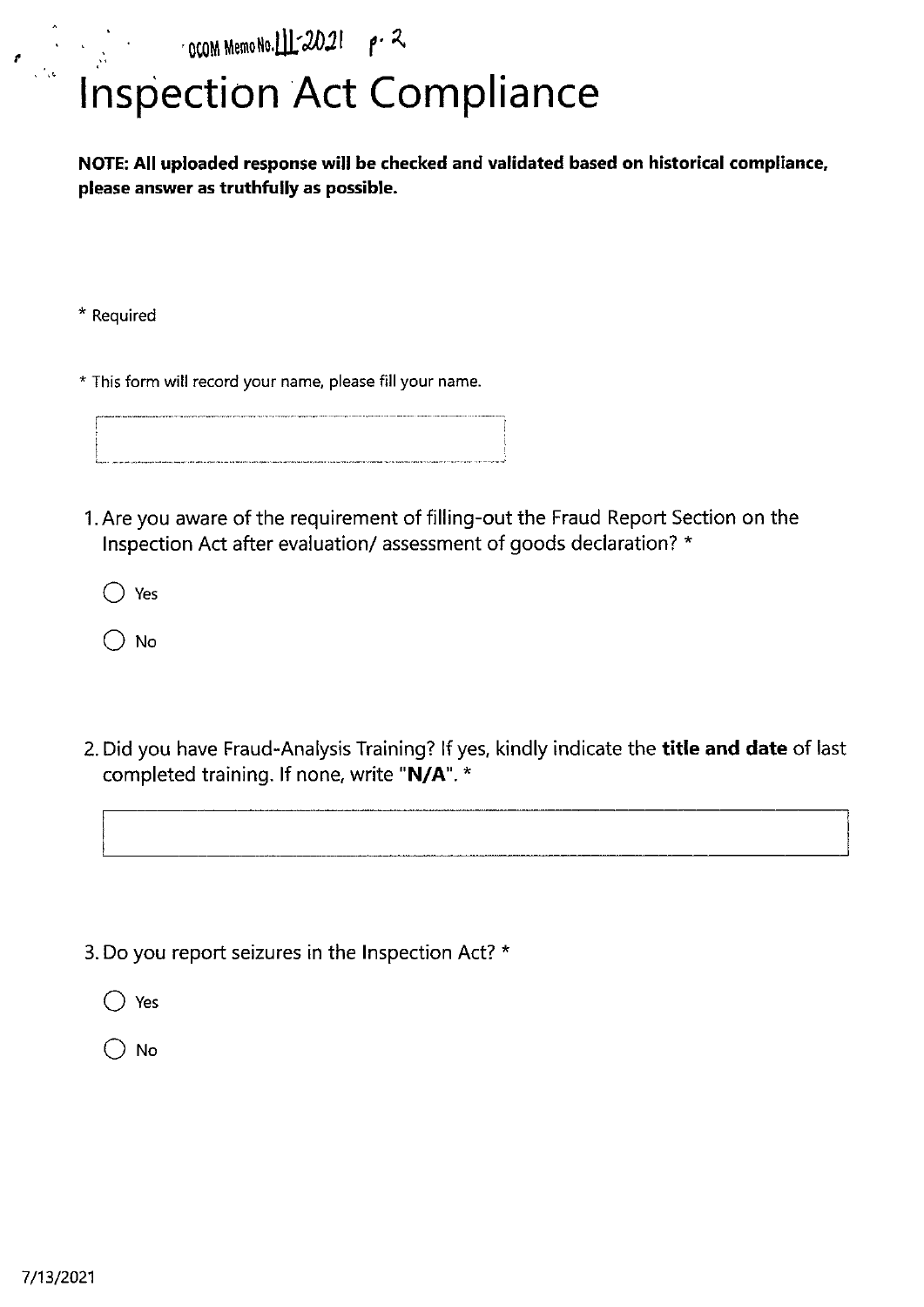,

,

4. In reference to **Question No. 3**. If you answered No, please indicate where you report seizure cases. (District Collector's Office, AOCHD, CIIS, ESS, etc.). If Yes, write "N/A." \*

5. Are there instances that you alter your findings after submission? \*

- (D Yes
- $()$  No
- 6. In reference to Question No. 5. If Yes, please tick the reason/s why. If No, tick "N/A". \*
	- O Due to error on encoding of findings
	- $\bigcirc$  Findings not yet finalized
	- $\bigcirc$  To input additional information
	- $\bigcirc$  N/A
- 7. Do you tick more than one fraud code in case of multiple findings/discrepancies? \*
	- $\bigcirc$  Yes
	- ( ) No
- 8. Do you utilize free text to further describe selected fraud code? \*
	- 'D Yes
	- $\bigcirc$  No